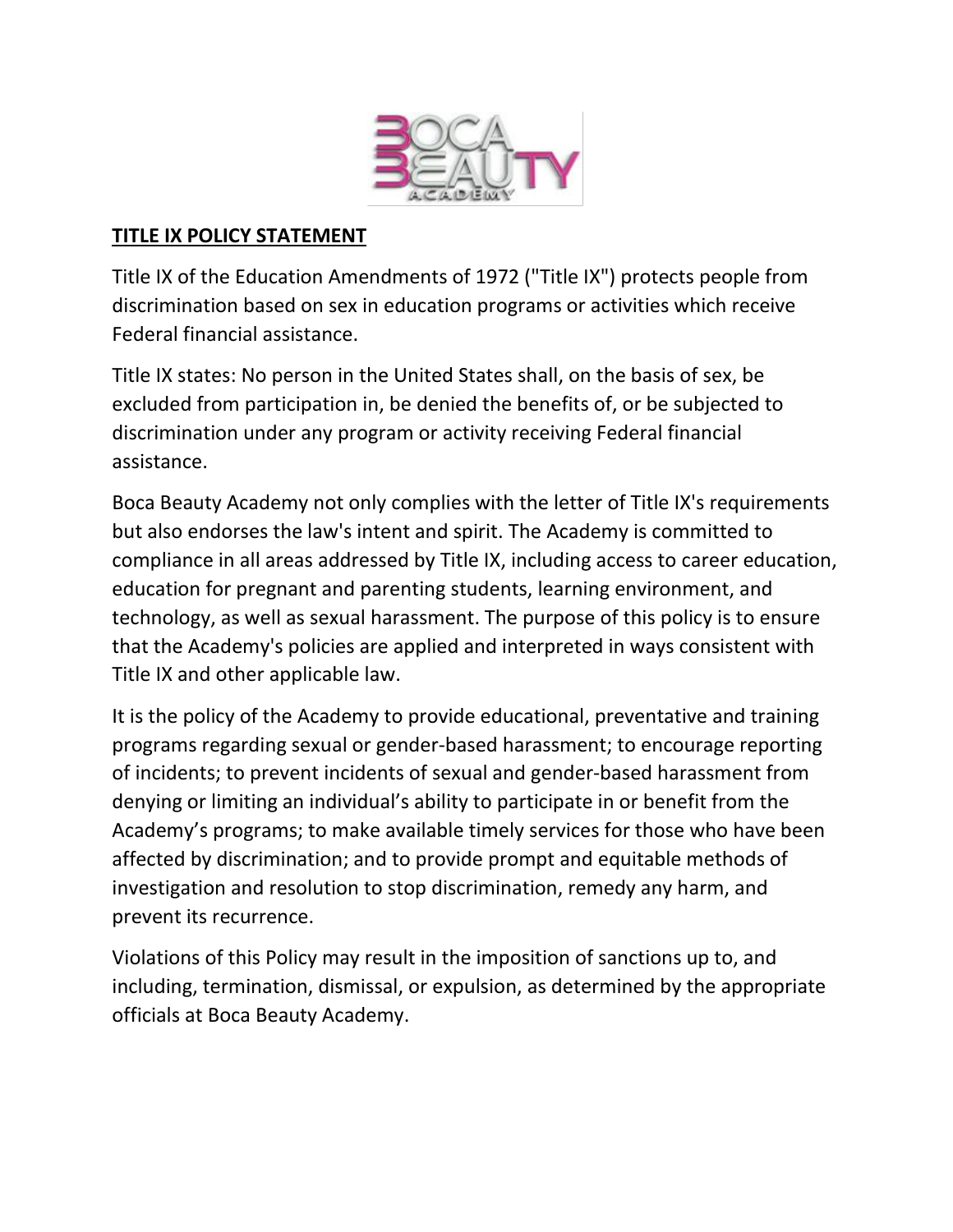### **Discrimination**

Boca Beauty Academy prohibits discrimination and harassment based on race, color, creed, religion, sex, gender, national origin, citizenship, ethnicity, marital status, age, disability, sexual orientation, gender identity and gender expression, genetic information, veteran status, or any other status protected by applicable law to the extent prohibited by law.

#### **Boca Beauty Academy's Title IX Officer**

The Academy's Title IX Officer is Stefanie Sundberg, Corporate Director of Career Services.

7820 Glades Road, suite 175, Boca Raton, Florida, 33434

Phone 561-487-1191 ext 201

[ssundberg@bocabeautyacademy.edu](mailto:ssundberg@bocabeautyacademy.edu)

#### **Sexual Harassment**

Boca Beauty Academy defines sexual harassment as unwelcome behavior of a sexual nature that relates to the gender or sexual identity of an individual and that has the purpose or effect of creating an intimidating, offensive or hostile environment for study. This policy applies to all interactions between students and Boca Beauty Academy faculty members and other faculty, staff, and administrative personnel, and other students.

Conduct alleged to be sexual harassment will be evaluated by considering the totality of the particular circumstances, including the nature, frequency, intensity, location, context, and duration of the questioned behavior.

Repeated incidents or a pattern of harassing behavior may be cause for serious corrective action. However, a more serious incident, even if isolated, may be sufficient cause for action under this policy including referral to law enforcement when applicable.

Quid pro quo sexual harassment can occur whether a person resists and suffers the threatened harm, or the person submits and avoids the threatened harm. Both situations could constitute discrimination on the basis of sex.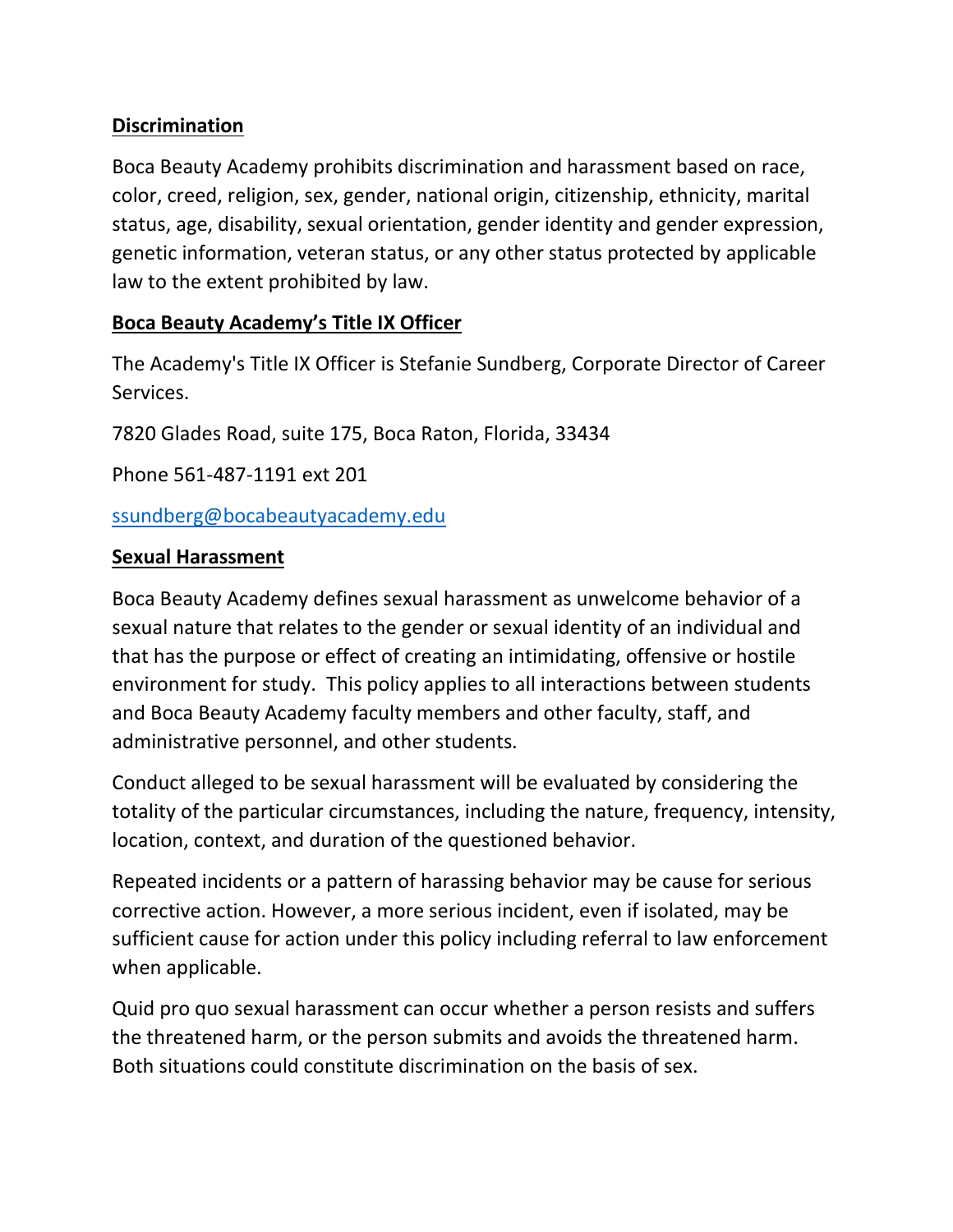A hostile environment can be created by persistent or pervasive conduct or by a single severe episode. The more severe the conduct, the less need there is to show a repetitive series of incidents to prove a hostile environment.

Sexual violence, including rape, sexual assault, and domestic and dating violence, is a form of sexual harassment. In addition, the following conduct may violate this Policy:

1. Observing, photographing, videotaping, or making other visual or auditory records of sexual activity or nudity, where there is a reasonable expectation of privacy, without the knowledge and consent of all parties.

2. Sharing visual or auditory records of sexual activity or nudity without the knowledge and consent of all recorded parties and recipients.

3. Sexual advances, whether or not they involve physical touching.

4. Commenting about or inappropriately touching an individual's body.

5. Requests for sexual favors in exchange for actual or promised job benefits, such as favorable reviews, salary increases, promotions, increased benefits, or continued employment.

6. Lewd or sexually suggestive comments, jokes, innuendoes, or gestures.

## 7. Stalking

Other verbal, nonverbal, graphic, or physical conduct may create a hostile environment if the conduct is sufficiently persistent, pervasive, or severe so as to deny a person equal access to the Academy's programs or activities.

Whether the conduct creates a hostile environment may depend on a variety of factors, including: the degree to which the conduct affected one or more person's education or employment; the type, frequency, and duration of the conduct; the relationship between the parties; the number of people involved; and the context in which the conduct occurred.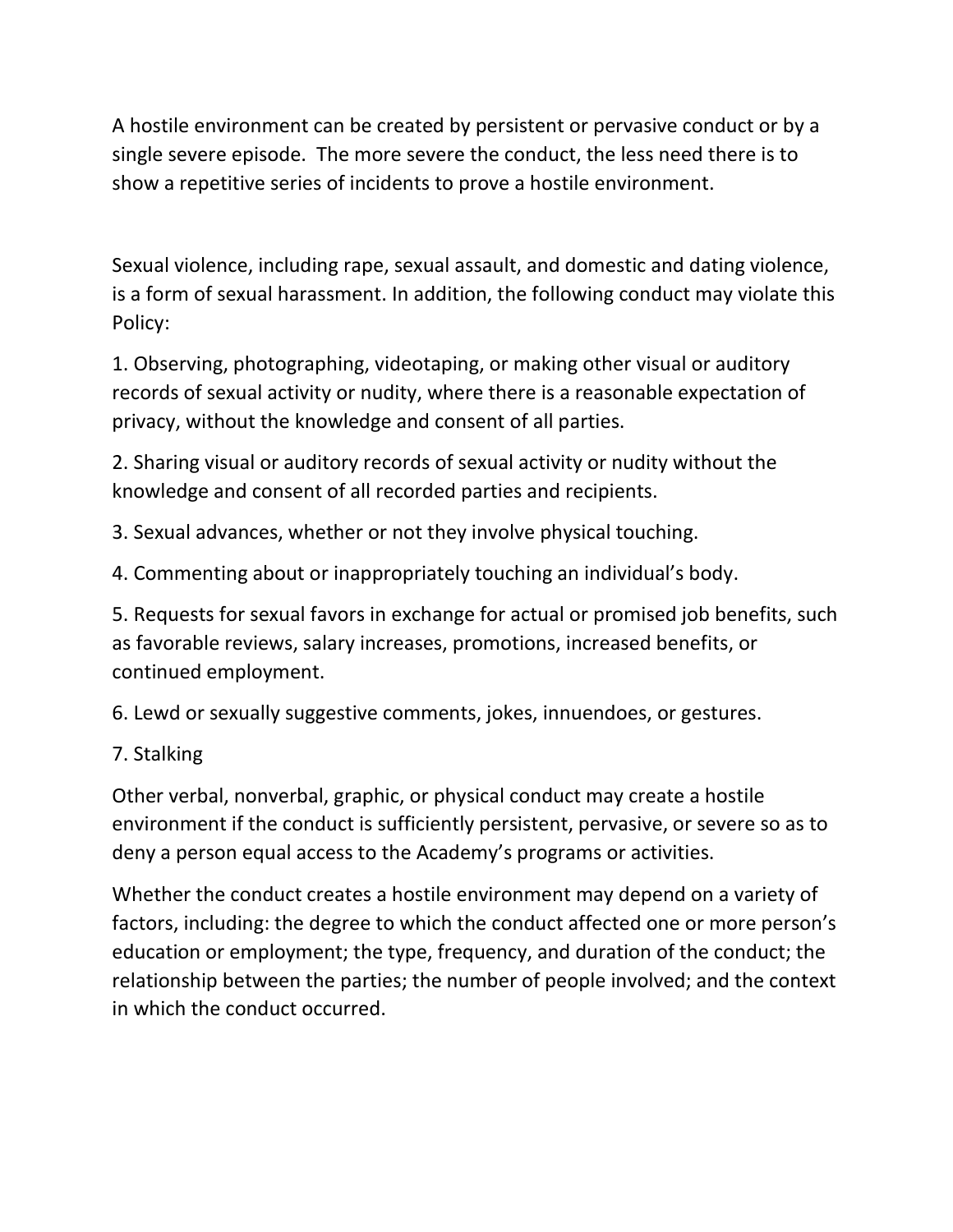### **Unwelcome Conduct**

Conduct is unwelcome if a person (1) did not request or invite it and (2) regarded the unrequested or uninvited conduct as undesirable or offensive. That a person welcomes some sexual contact does not necessarily mean that person welcomes other sexual contact. Similarly, that a person willingly participates in conduct on one occasion does not necessarily mean that the same conduct is welcome on a subsequent occasion.

Whether conduct is unwelcome is determined based on the totality of the circumstances, including various objective and subjective factors.

The following types of information may be helpful in making that determination:

a. statements by any witnesses to the alleged incident;

b. information about the relative credibility of the parties and witnesses;

c. the detail and consistency of each person's account;

d. the absence of corroborating information where it should logically exist;

e. information that the respondent has been found to have harassed others;

f. information that the complainant has been found to have made false allegations against others;

g. information about the complainant's reaction or behavior after the alleged incident;

h. and information about any actions the parties took immediately following the incident, including reporting the matter to others.

In addition, when a person is so impaired or incapacitated as to be incapable of requesting or inviting the conduct, conduct of a sexual nature is deemed unwelcome, provided that the respondent knew or reasonably should have known of the person's impairment or incapacity.

The person may be impaired or incapacitated as a result of drugs or alcohol or for some other reason, such as sleep or unconsciousness. A respondent's impairment at the time of the incident as a result of drugs or alcohol does not, however,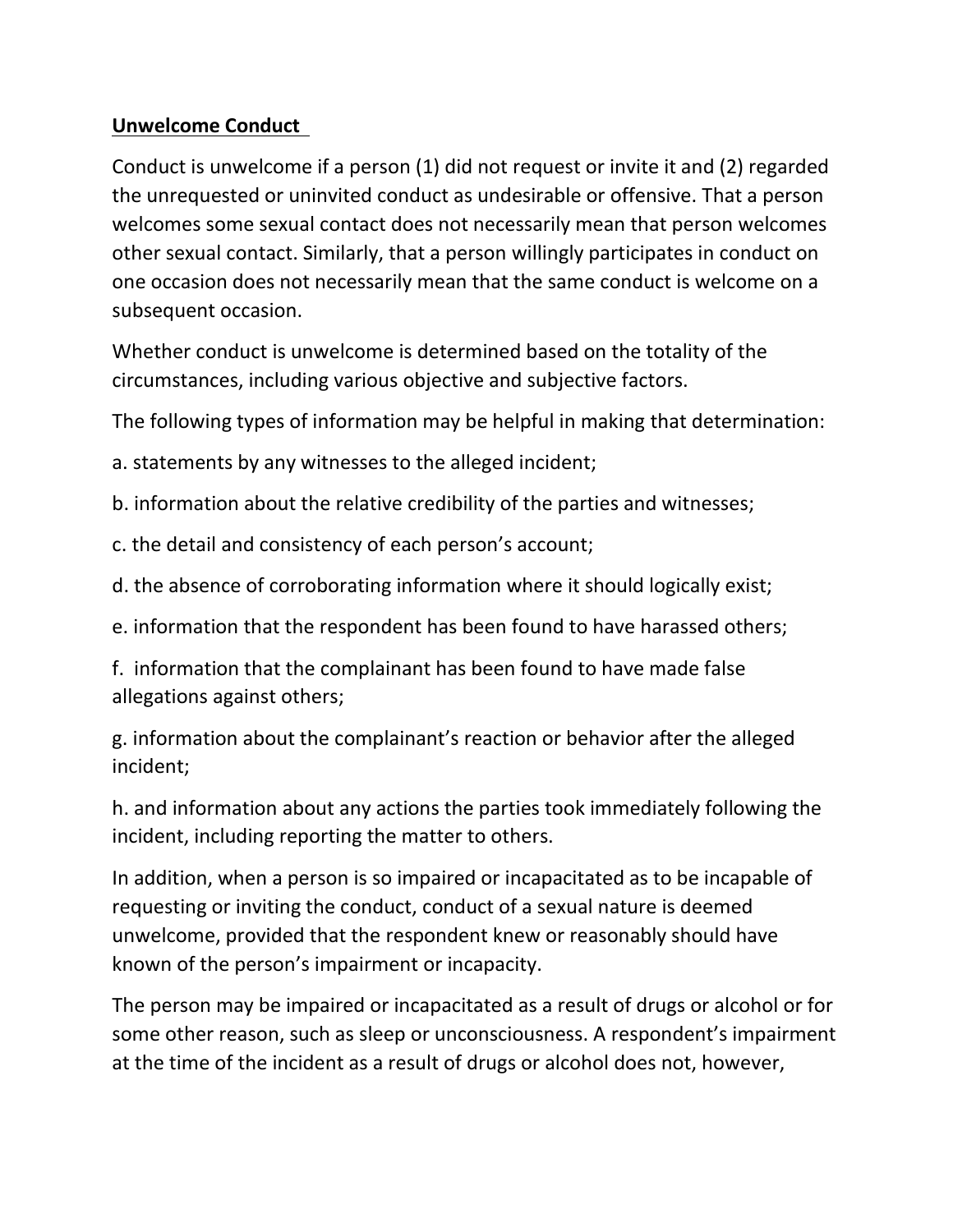diminish the respondent's responsibility for sexual or gender‐based harassment under this Policy.

## **Gender‐Based Harassment**

Gender‐based harassment is verbal, nonverbal, graphic, or physical aggression, intimidation, or hostile conduct based on sex, sex‐stereotyping, sexual orientation or gender identity, but not involving conduct of a sexual nature, when such conduct is sufficiently severe, persistent, or pervasive that it interferes with or limits a person's ability to participate in or benefit from the Academy's education or work programs or activities. For example, persistent disparagement of a person based on a perceived lack of stereotypical masculinity or femininity or exclusion from an activity based on sexual orientation or gender identity also may violate this Policy.

# **INVESTIGATIONS OF COMPLAINTS**

A complaint that a student, staff or faculty member has committed sexual harassment or engaged in nonconsensual sexual activity may be made to the Title IX Compliance Officer, or the Campus President/COO. The Academy will conduct an investigation, as appropriate under the circumstances.

The investigatory process involves interviewing the parties involved and any witnesses while gathering documentary or other evidence. In cases involving alleged criminal conduct, the complainant may file a criminal complaint with the local police department. A complainant need not pursue a criminal complaint in order to seek or to hold the accused responsible through the Academy's Student Code of Conduct.

As soon as possible, the complainant and the accused will be offered appropriate assistance, and our Education Department will be contacted if course adjustments are required. Based on the outcome of the investigation, the Title IX Officer or their designee will determine if there is sufficient cause to proceed with the complaint. If so, the Title IX Officer or their designee will arrange for an informal resolution conference with the accused. (Complainants do not attend informal resolution meetings but are apprised of the meeting's outcome.) If the accused does not accept responsibility for the allegations and/or the proposed sanction,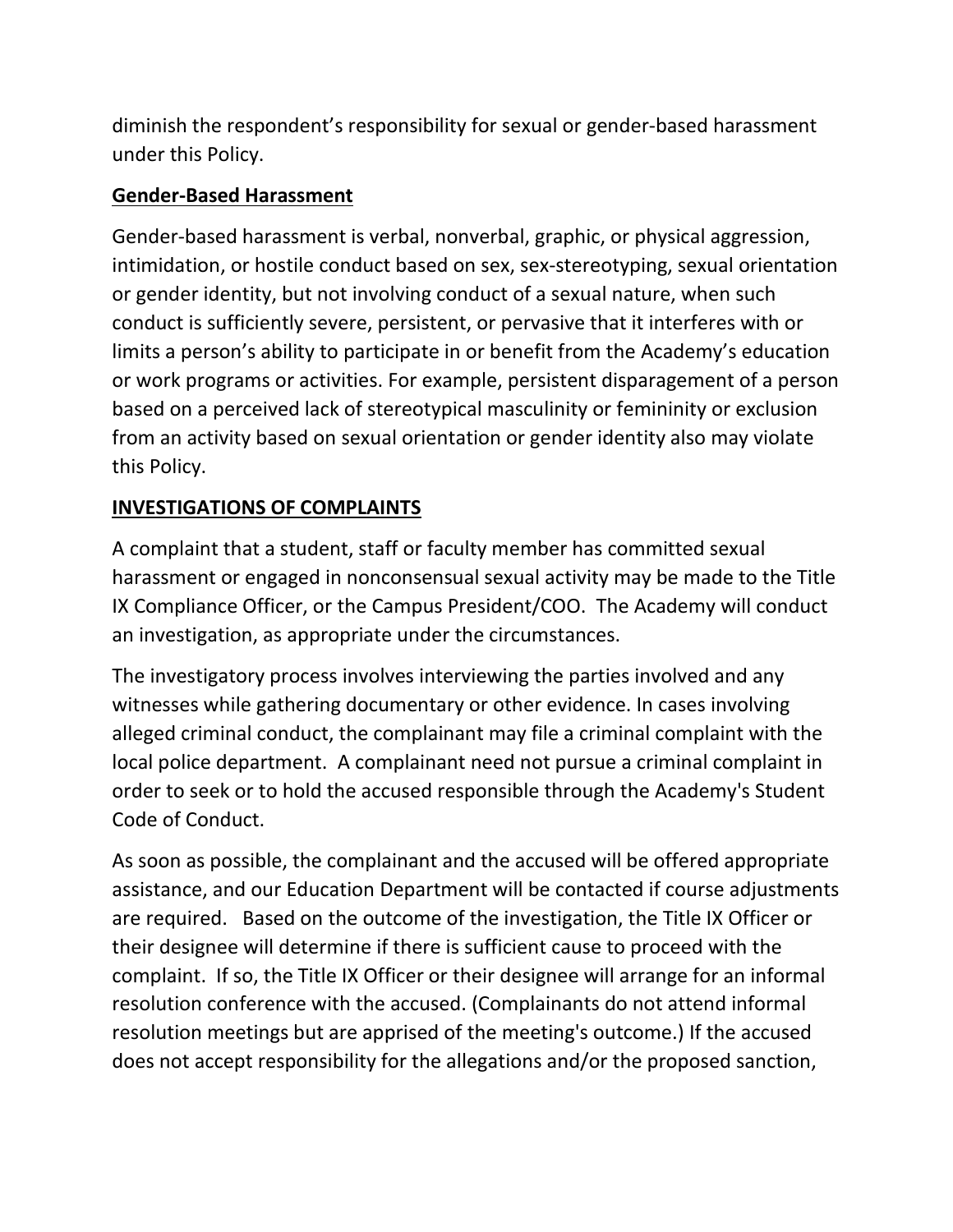the Title IX Officer or their designee will determine if the evidence warrants a formal hearing before the Grievance Committee.

The exact nature of the responsive action depends on the circumstances, but may include discipline up to and including suspension or dismissal from the Academy for a student, staff or faculty who is found to have violated Academy policies.

## **Implementing Provisions/Policies**

The Academy will take appropriate action (i.e., an investigation, adjudication and disciplinary and remedial/corrective steps) in response to a complaint made pursuant to the complaint policies/procedures listed above.

The Academy will make every effort to handle complaints and investigations with sensitivity to both the rights of the person who complains and the rights of the accused. The Academy handles complaints discreetly and attempts to maintain privacy throughout the investigatory process, to the extent practicable and appropriate under the circumstances. However, in order to conduct an investigation, it is generally necessary to discuss the allegations with the accused and other potential witnesses.

Additionally, the Academy may have legal obligations to disclose information to law enforcement or in the context of legal proceedings. Complaints may be made anonymously. While the Academy endeavors to investigate all complaints, including anonymous complaints, the nature of anonymous complaints makes investigation, determination, and remediation more difficult and, at times, impossible.

Further, while the Academy attempts to protect the identity of complainants who do not wish to be identified, this may not always be possible. In appropriate cases as determined by the Academy, conflict resolution may be possible. This is permitted only where both the complainant and accused voluntarily agree to participate, and either party may terminate informal resolution attempts and commence formal grievance procedures at any time prior to reaching a mutually acceptable resolution. Depending on the circumstances, a mediated resolution may not necessarily involve face‐to‐face discussions between the complainant and the accused. Certain cases are not appropriate for conflict resolution, such as complaints of particularly egregious sexual harassment or cases involving sexual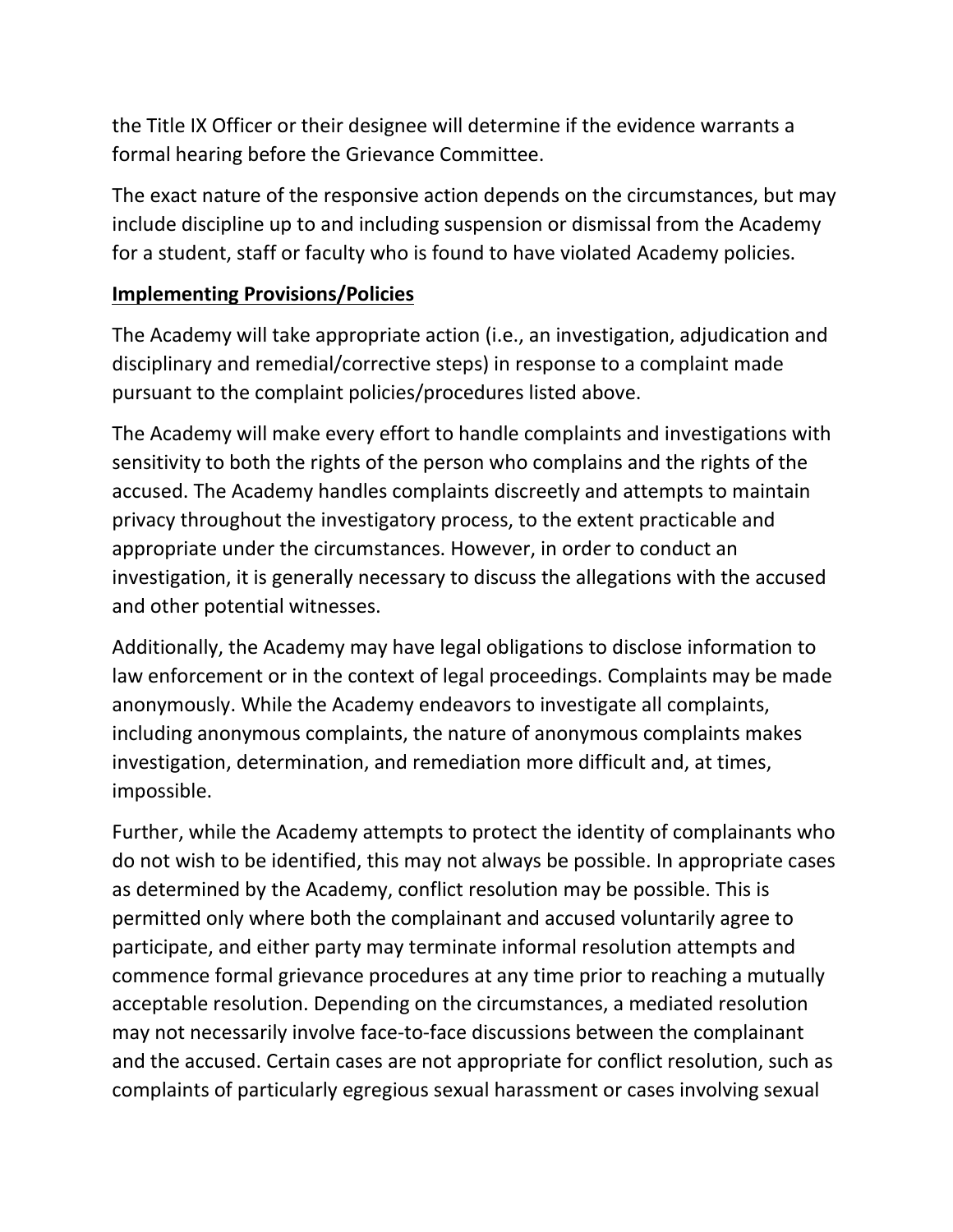assault or violence. Occasionally, an individual makes a complaint and later wishes to revoke or discontinue the investigation or adjudication process. Similarly, it may occur that someone other than the victim reports an incident, and the victim declines to participate in the investigation or adjudication process. In other instances, complaints may be received anonymously, and/or the victim may not wish to be personally identified.

The Academy endeavors to respect the wishes of a victim to either not be identified and/or not participate in the process. In these situations, the Academy attempts to investigate and address complaints in accordance with the victim's wishes.

Anyone wishing to have an incident investigated, mediated or adjudicated must make a complaint either orally or in writing in accordance with the procedures described above. In determining whether sex discrimination, sexual harassment or sexual misconduct occurred, the Academy does not apply the criminal standard of "beyond a reasonable doubt," nor do formal court rules of evidence apply. Instead, the Academy uses a "preponderance of the evidence" standard, and the Academy may consider any evidence it deems relevant. A "preponderance of the evidence" means the evidence which is of greater weight or is more convincing than opposing evidence such that it is "more likely than not" that an act occurred. If the applicable investigatory or adjudicatory process allows for parties to offer witnesses and evidence, the complainant and the accused will have an equal opportunity to do so. The complainant and the accused will be informed in writing of the outcome of the complaint, to the extent permitted by law. An accused who is a student may appeal the outcome to an impartial decision maker. An employee who is deemed guilty shall have whatever rights are granted by law. The particular method and grounds for appeal are explained in the student policies listed above.

The Academy endeavors to resolve complaints promptly. Ordinarily, the investigative stage will take no longer than 60 calendar days from the time the complaint is received. In exceptional circumstances (including but not limited to especially complex cases or when the Academy is not in session – during holidays), it may be necessary to extend these timelines. If that occurs, the parties will be informed of the expected timeline for completion.